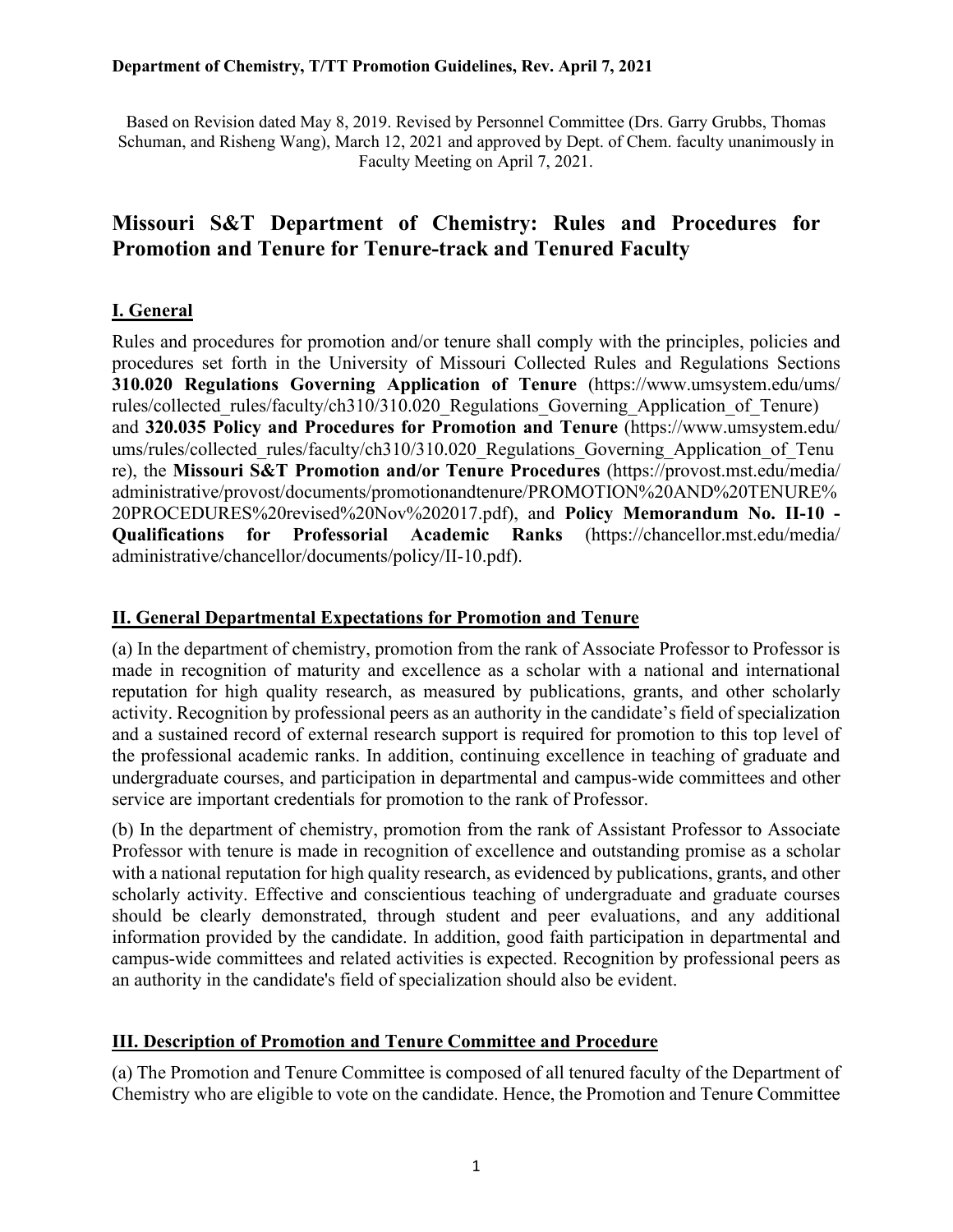for promotion from the rank of Associate Professor to Professor is composed of all Faculty at the rank of Professor, whereas the corresponding committee for promotion from the rank of Assistant or Associate Professor without tenure to Associate Professor with tenure is composed of all tenured faculty.

(b) By May 15, the appropriate Promotion and Tenure Committee shall select a Chair other than the Chair or Assistant/Associate/Interim Chair of the Chemistry Department. It shall also select a subcommittee (P&T subcommittee) composed of three members, to gather information, analyze the case, and prepare documents as noted below. The P&T subcommittee shall include at least one, but not more than two, members from the candidate's field of research or, if none is available, from closely related fields.

(c) The initiative for tenure and/or promotion rests with the faculty member, who may submit credentials at any time, provided that the procedural and mandatory deadlines are met. As soon as the candidacy is established, the Chair of the Department should provide the present document (Departmental P&T rules and procedures) to the candidate. It is advisable that candidates who intend to seek tenure and/or promotion in less than five years served since the previous appointment discuss the prospect of their application with the Chair of the Chemistry Department.

(d) By May 15, candidates for tenure and/or promotion should provide initial credentials (at a minimum, a resume detailing record of publications, grants and contracts, teaching and service contributions). This material is collected by the P&T subcommittee.

(e) By May 30, the P&T subcommittee will prepare a brief narrative summarizing the merits of the P&T application, and forwards this document to the P&T committee and the Chair of the Chemistry Department for the purpose of early advising of the candidate by the Chair.

(f) By June 15, the P&T subcommittee shall put together a list of independent external reviewers in collaboration and agreement with the Promotion and Tenure Committee and pass it to the Chair of the Department to solicit letters of evaluation. In addition, the P&T subcommittee shall obtain from the P&T candidate a list of reviewers in support of their application as well as a list of independent reviewers preferred by the P&T candidate. The candidate should refrain from contacting these reviewers with respect to P&T matters. It is highly recommended that the dossier includes *ten* or more independent external letters of assessment. At least half of them should be from the list provided by the P&T subcommittee. Letters from advisors and collaborators can only be included as supporting letters. The solicitation should include the initial credentials provided by the candidate (as noted in (d) above) and specify a deadline (August 15) for submitting sections of the Dossier (as detailed below) to the reviewer. The reviewer should be given a deadline (September 15) for submitting the letter of evaluation.

(g) By August 1, the candidate should provide the following sections of the Dossier (including instructions) to be forwarded to the reviewers: (i) Resume; (ii) Scholarly Activities; (iii) Graduate Faculty Activities; (iv) Teaching (excluding extensive documentation); (v) Service; and (vi) Extension. Moreover, copies of representative publications should be included, with emphasis on publications since the previous appointment. Although the final electronic version of the Dossier may not be due until approximately September 1 (as stipulated by the Provost's office), the candidate should make an effort to provide Dossier material for the reviewers' perusal as close as possible to the final version.